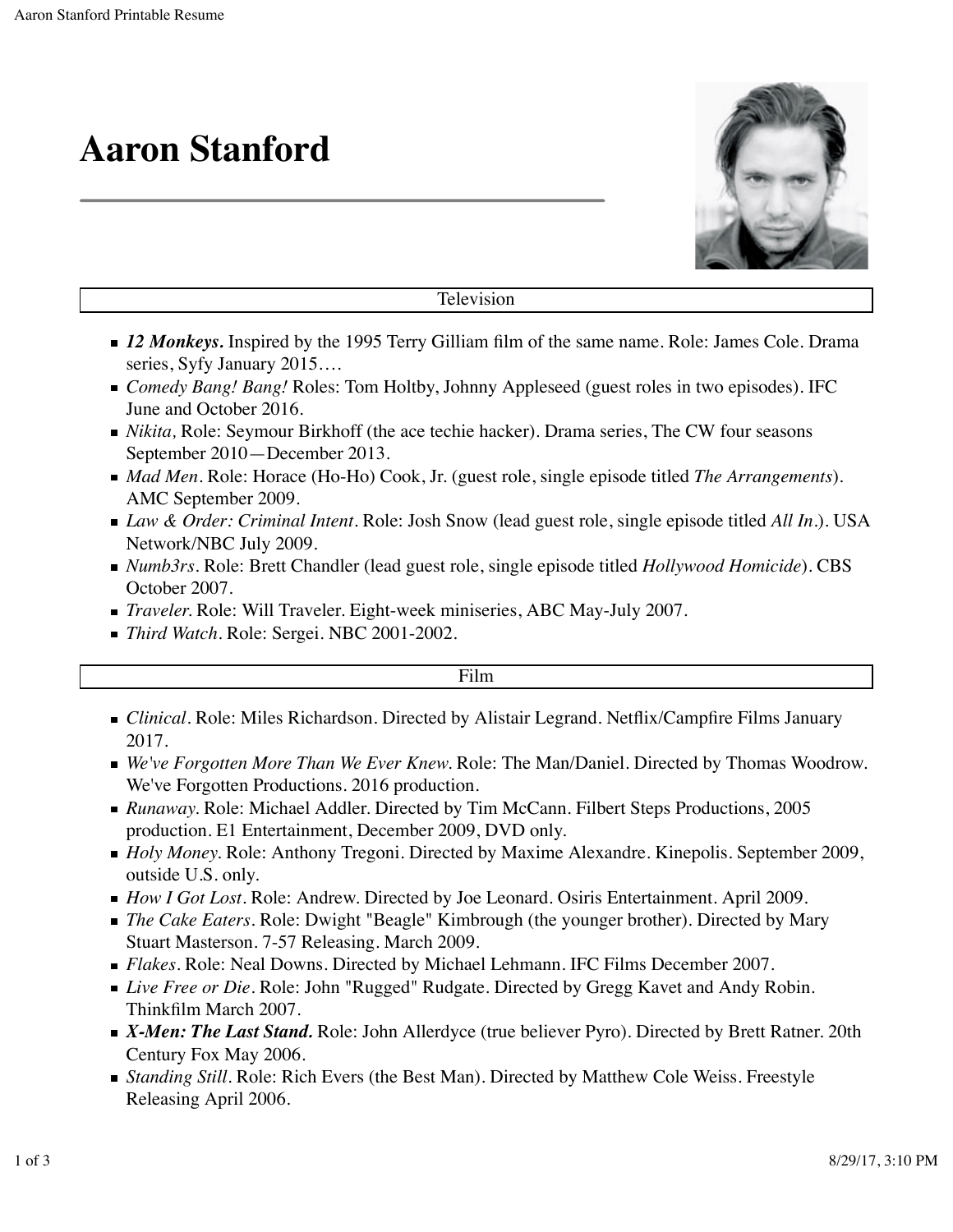- *The Hills Have Eyes.* Remake of the 1977 Wes Craven film. Role: Doug Bukowski (the son in law). Directed by Alexandre Aja. Fox Searchlight March 2006.
- *Winter Solstice.* Role: Gabe Winters (older brother). Directed by Josh Sternfeld. Paramount Classics April 2005.
- *Rick.* Role: Duke (Big Boss). Directed by Curtiss Clayton. Vitagraph Films 2004.
- *Spartan.* Role: Michael Blake (President's daughter's boyfriend). Directed by David Mamet. Warner Bros. March 2004.
- *X2: X-Men United.* Role: John Allerdyce (conflicted Pyro). Directed by Bryan Singer. 20th Century Fox May 2003.
- 25th Hour. Role: Marcuse. Directed by Spike Lee. Touchstone December 2002.
- **Tadpole.** Role: Oscar Grubman. Directed by Gary Winick. Miramax July 2002.
- *Hollywood Ending.* Role: Actor. Directed by Woody Allen. Dreamworks May 2002.

### Voice

- Audiobook. Veronica Roth/*Allegiant*. Role: Tobias "Four" Eaton. HarperCollins/Katherine Tegen Books, October 2013.
- Videogame. *Call of Duty: World at War* Role: Pvt. Polonsky (voice-over). Activision November 2008.
- Television*Breaking Vegas.* Role: Narrator (voice-over). The History Channel May 2004.

## NYC Stage

- *Where Do We Live.* Role: Dave the drug dealer. Directed by Christopher Shinn. Vineyard Theatre May 2004.
- *Life During Wartime.* Role: Tommy. Directed by Kevin Kittle. Inertia Productions 2000.
- *Sid Vicious Does the Dishes.* Role: Sid Vicious. Love Creek Short Play Festival 2000.

# Other Stage

- *Sophistry.* Role: Jack. Divine Intervention Productions 1997.
- *Death of a Salesman.* Role: Biff. Director: David Stern. New Ensemble Theatre 1996.
- *Equus.* Role: Alan Strang. Director: Michael Towers. Towers Productions 1995.

# Schooling and Training

- Education. BFA Rutgers University's Mason Gross School of the Arts and London Academy of Theatre.
- Acting. Barbara Marchant, Paul Lazar, Bill Esper.
- Movement & Stage Combat. Ted Morin, Jonathan Waller.
- Dance. Leah Kreutzer, Patricia Fletcher.

# School Roles Studied and Performed

- *Pterodactyles.* Role: Todd. Directed by Walter Lesnevich. Rutgers Theatre Company 2000.
- *Balm in Gilead.* Role: Dopey. Directed by Kevin Kittle. Rutgers Theatre Company 1999.